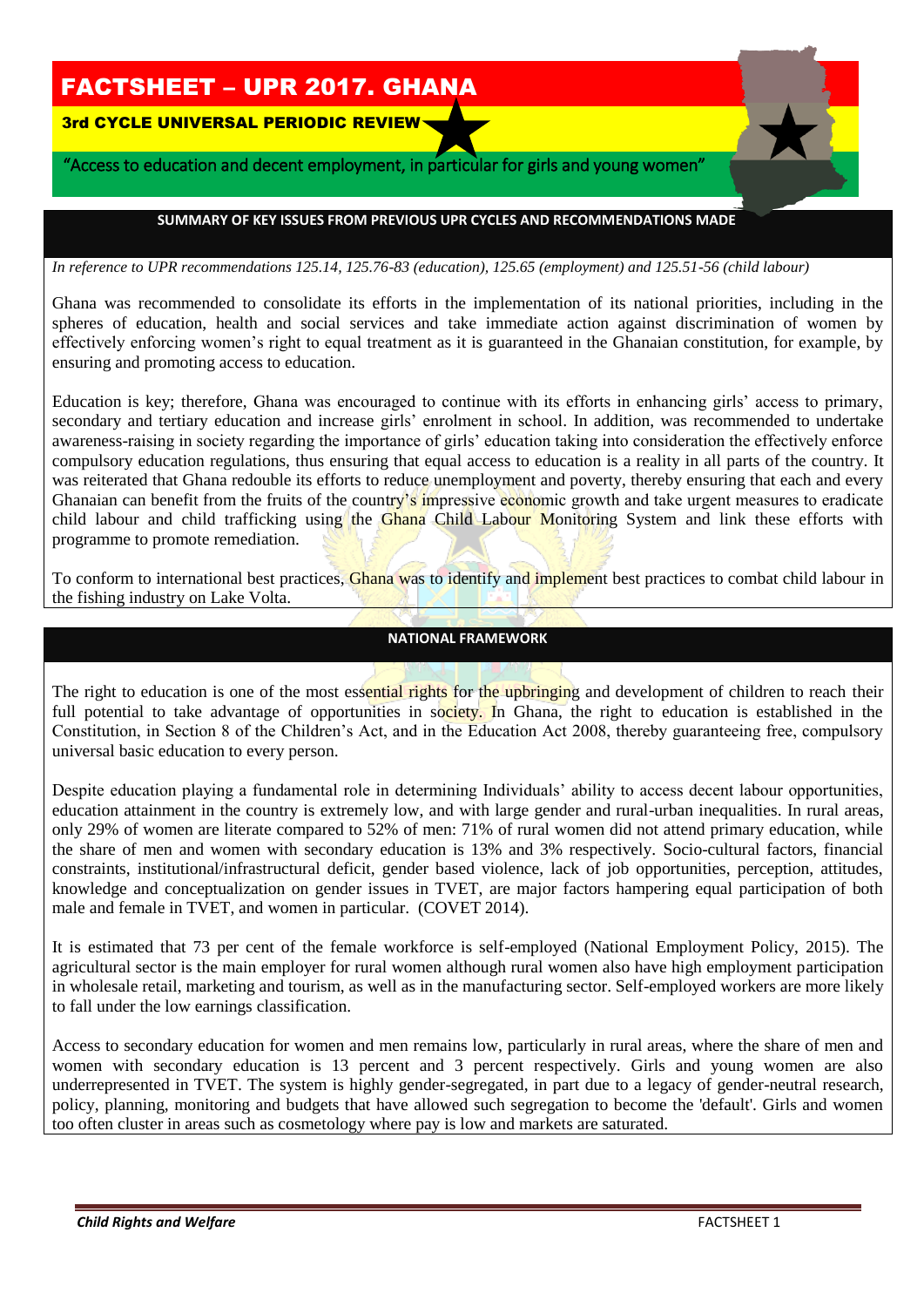# *Inadequate private sector participation*

1. The low participation of the private sector makes the challenge very tall. The private sector employs most of the trainers however, they are not involved in programme design, implementation, monitoring and evaluation of the technical vocational training programmes. The private sector's lack of clarity hinders the participation of women and young girls in these programmes.

**CHALLENGES** 

#### **Inadequate information on services**

2. Young persons, especially girls and young women in the rural areas, do not have enough information on the various available programme models and their requirements. There is inadequate publicity on the government's programmes, and there is high polarization within such interventions. This makes difficult for those outside politics or non-political party members to participate in technical vocational training programmes.

#### **Male dominance of the programme**

3. Programme intervention are dominated by males. Female counterparts are dropped out. Other unfavourably conditions such as gender insensitivity do not allow girls and young women to patronise the programme delivery.

Women's participation in the labour force is concentrated in the lower echelons of economic activity. They predominantly work in the informal sector in jobs labelled as 'vulnerable employment' which is characterized by inadequate earnings, limited basic safety services, social protection coverage or other benefits. It is estimated that 73% of the female workforce is self-employed, however making them more likely to fall under the low earnings classification. Girls and young women also experience great difficulties in obtaining loans, as they are often considered as financial risks because of their perceived socio-economic status within society.

- *1.* Despite the fact that the private sector employs a sizeable number of prospective applicants, they are not always able to participate actively in the programme intervention. Their commitment to allocate resources (finance and logistics) is limited and thus, the programmes are t unattractive to young people, especially for young girls and women.
- *2.* Few people are benefiting from the technical vocational training programmes because of its low publicity. This is making it un-popular and thus limiting the targeted audience. Because of the political interference and stigmatization, many individuals do not participate in the programme.
- *3.* Majority of girls and young women are unable to participate in technical vocational training programmes because of the male dominance. This strategy of elimination makes a lot of girls drop out of their future aspiration. This does not enable them to have a better future. The platform or environment is also not conducive for girls and young women to participate in it.